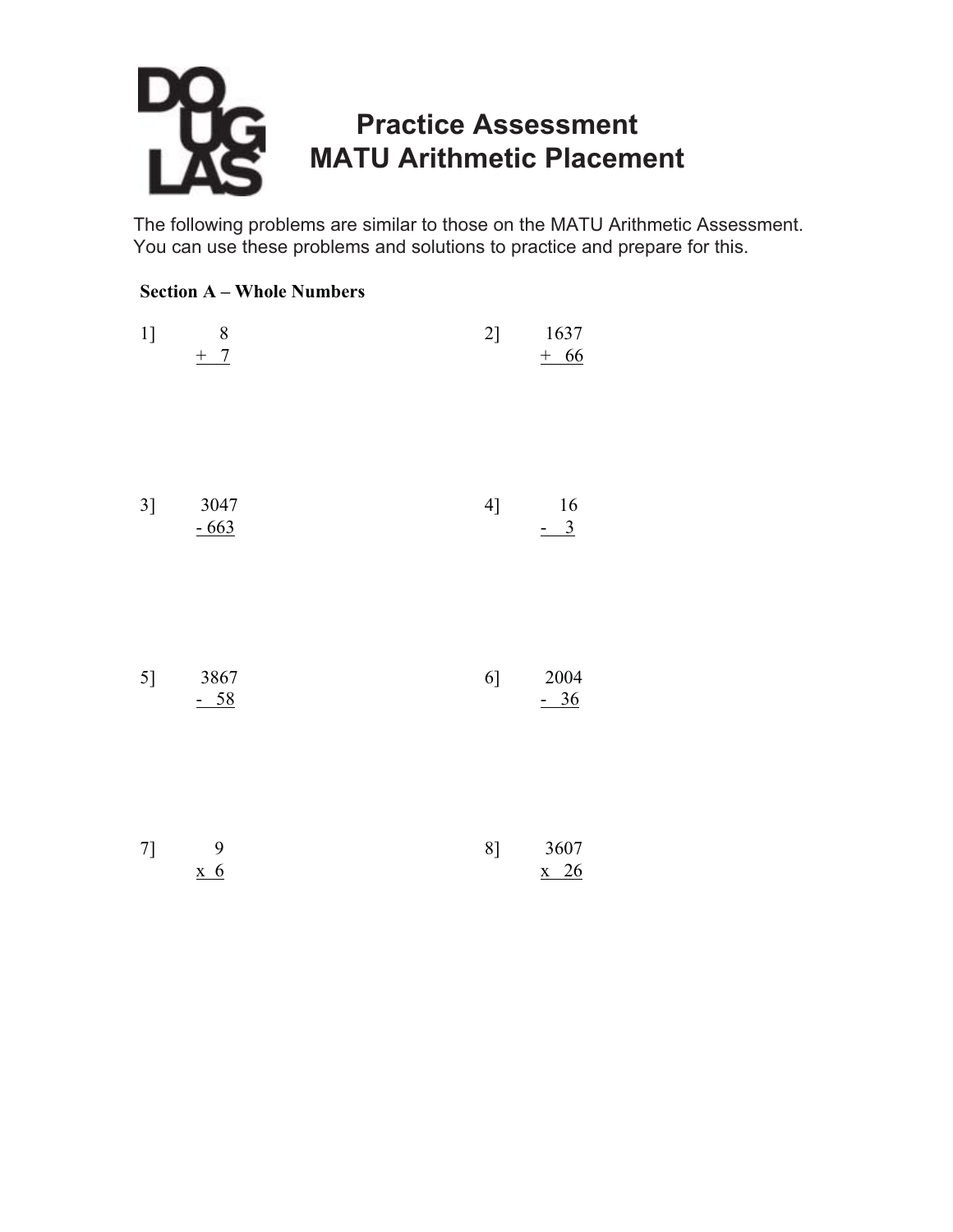| 91  | 306<br>$x\overline{26}$ | 10] $6 \div 4 =$ |
|-----|-------------------------|------------------|
|     |                         |                  |
| 11] | $7\overline{)53}$       | 12] $23)3519$    |

13] To cut one shelf 24 centimetres long and two shelves 65 centimetres long from a single board, how long must the board be?

14] A couch costs \$927. \$783.26 has been saved so far. How much more is needed?

15] A family can save \$75 each month to buy a new TV which costs \$675. How many months will it take before they can buy the TV?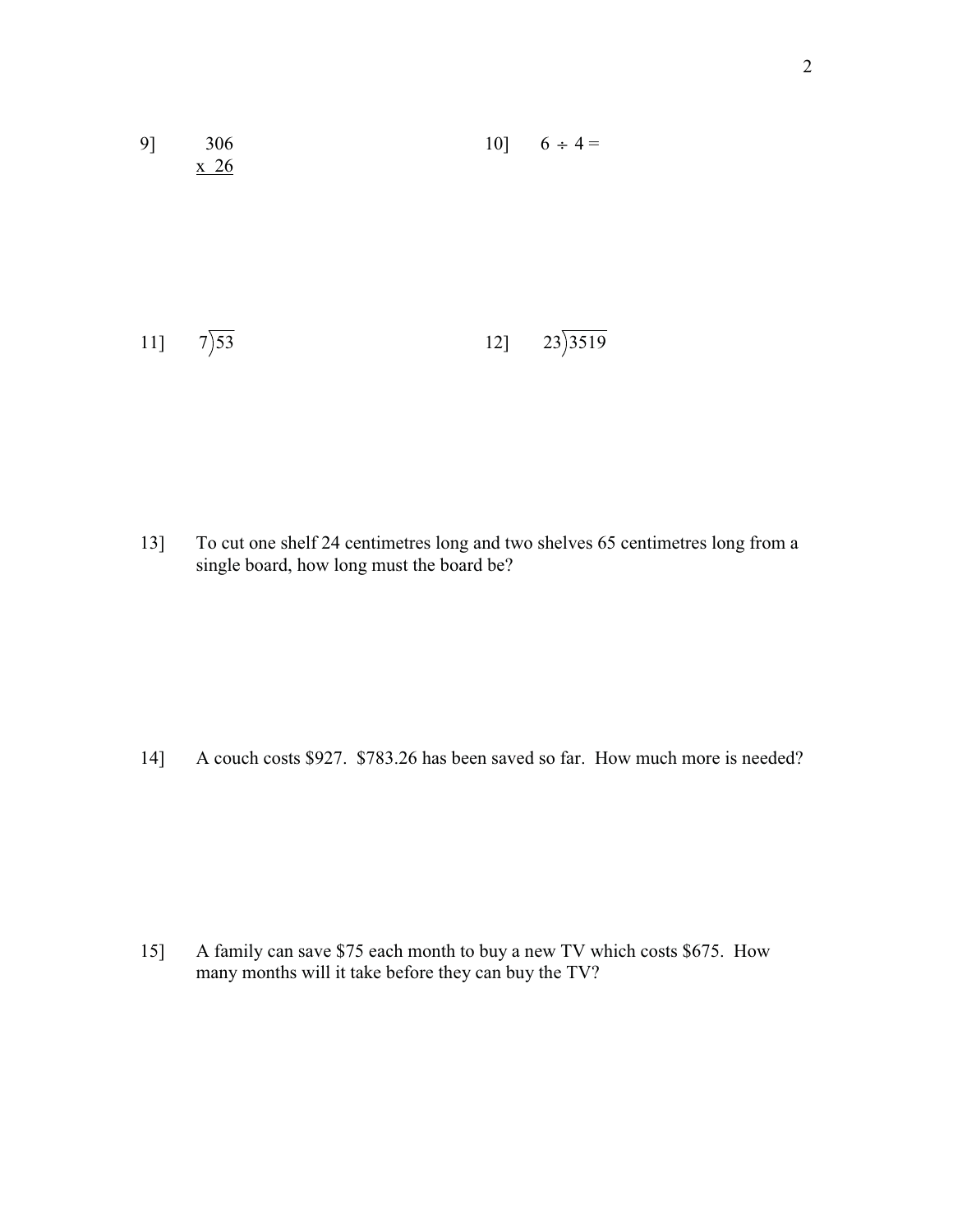16] In the warehouse, 432 containers of yogurt have been delivered. 12 containers can go in each box. How many boxes are needed for today's order?

-----------------------------------------------------------------------------------------------------------

### **Section B – Common Fractions**

11 
$$
\frac{1}{8} + \frac{3}{8} =
$$

$$
2\frac{5}{6} + 2\frac{1}{2} =
$$

3] 
$$
3\frac{1}{4} - 2\frac{5}{7} =
$$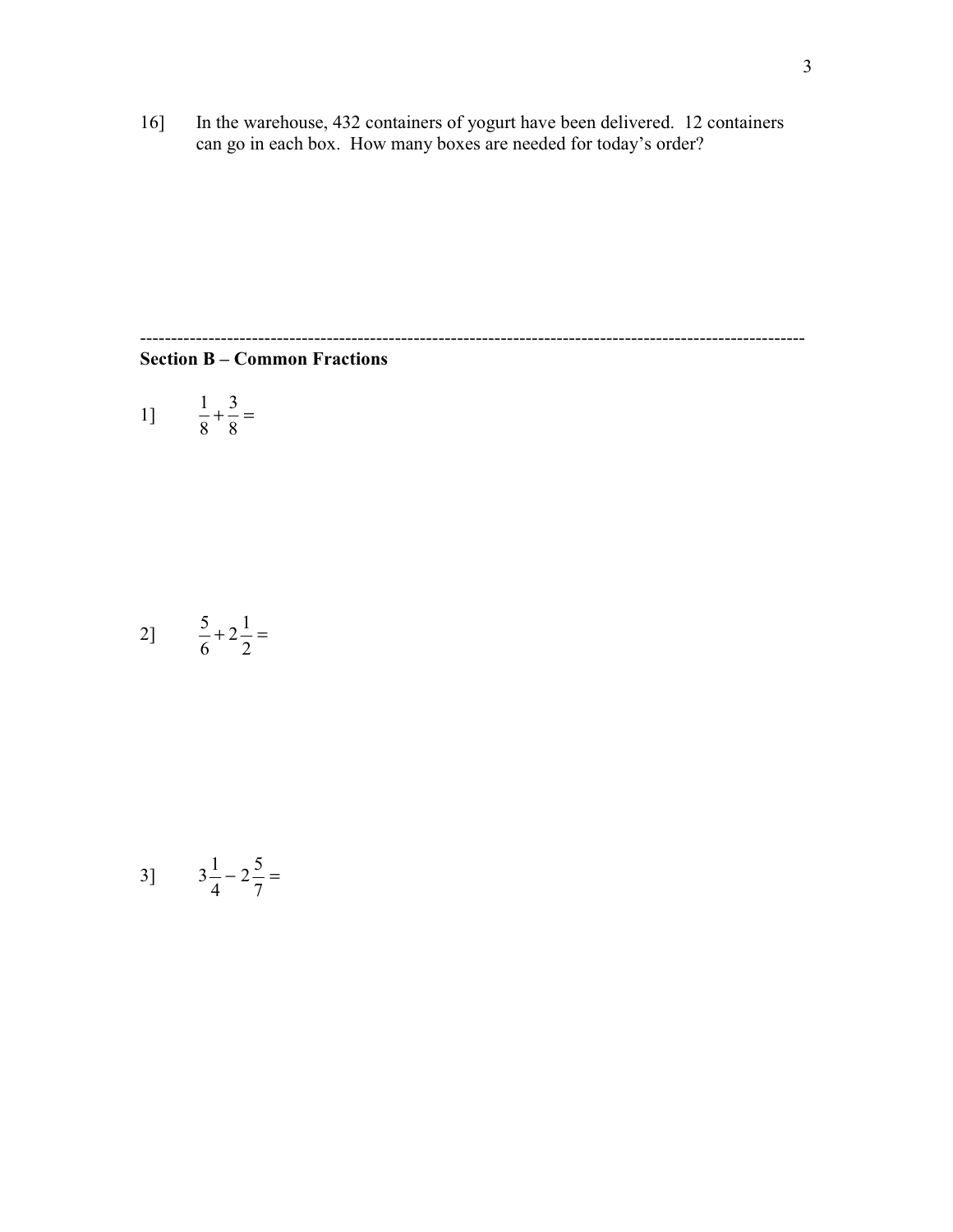$$
4 \quad 5 - 2\frac{7}{8} =
$$

$$
5] \qquad \frac{4}{15}x\frac{5}{12} =
$$

#### Reduce the fractions

6] 
$$
\frac{3}{16} + \frac{8}{12} =
$$

Convert these fractions into ones with the same denominator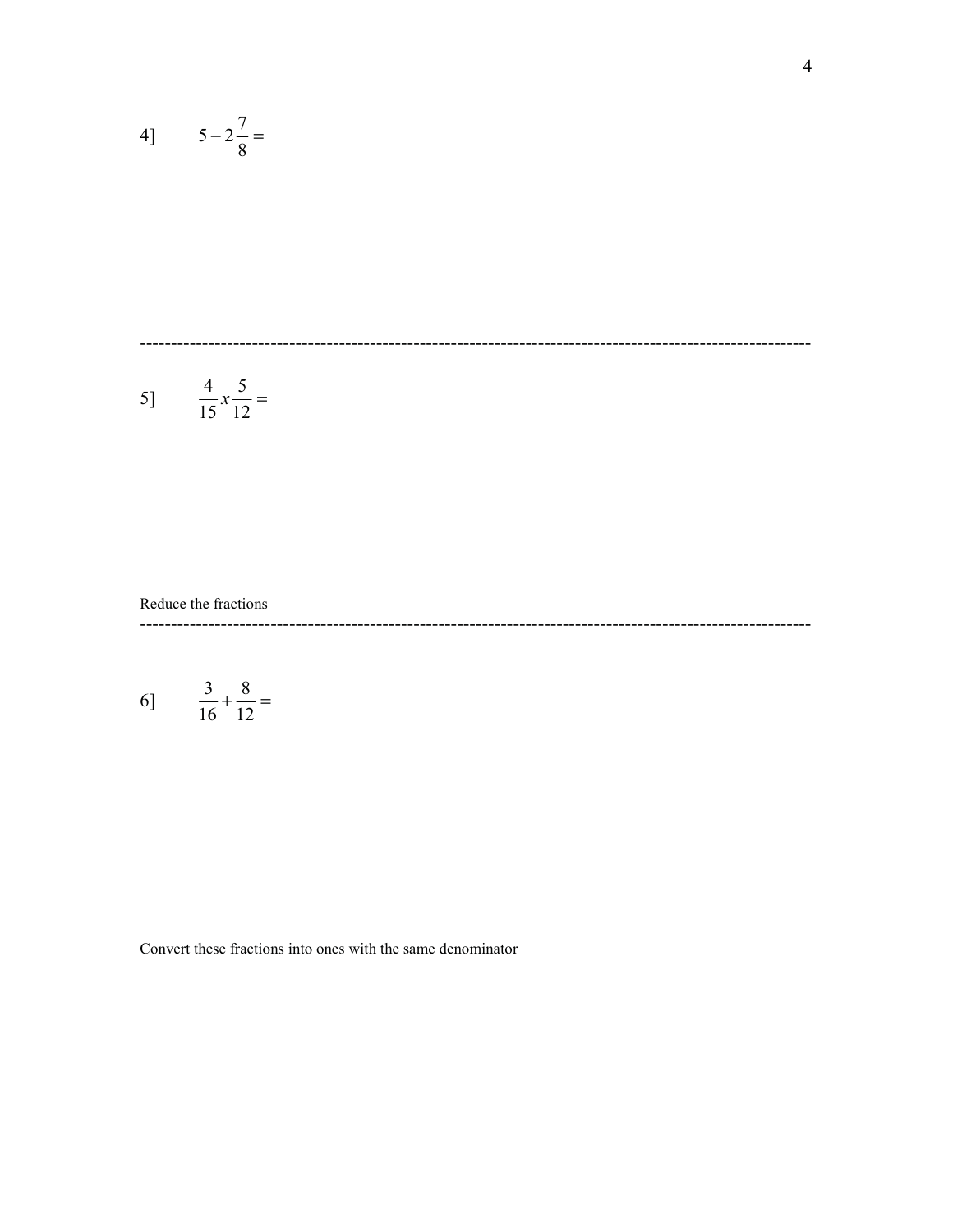7] 
$$
\frac{4}{15} \div \frac{2}{5} =
$$

------------------------------------------------------------------------------------------------------------

8] 15 samosas are needed for a party. Each samosa will contain 2  $\frac{1}{2}$  ounces of ground chicken. How much ground chicken will be needed?

9] 5 ½ cupcakes are available for three hungry kids. Divided evenly, how much will each kid get?

10] The ages of students in a math class are: 21, 23, 19, and 21. What is the average age of these students?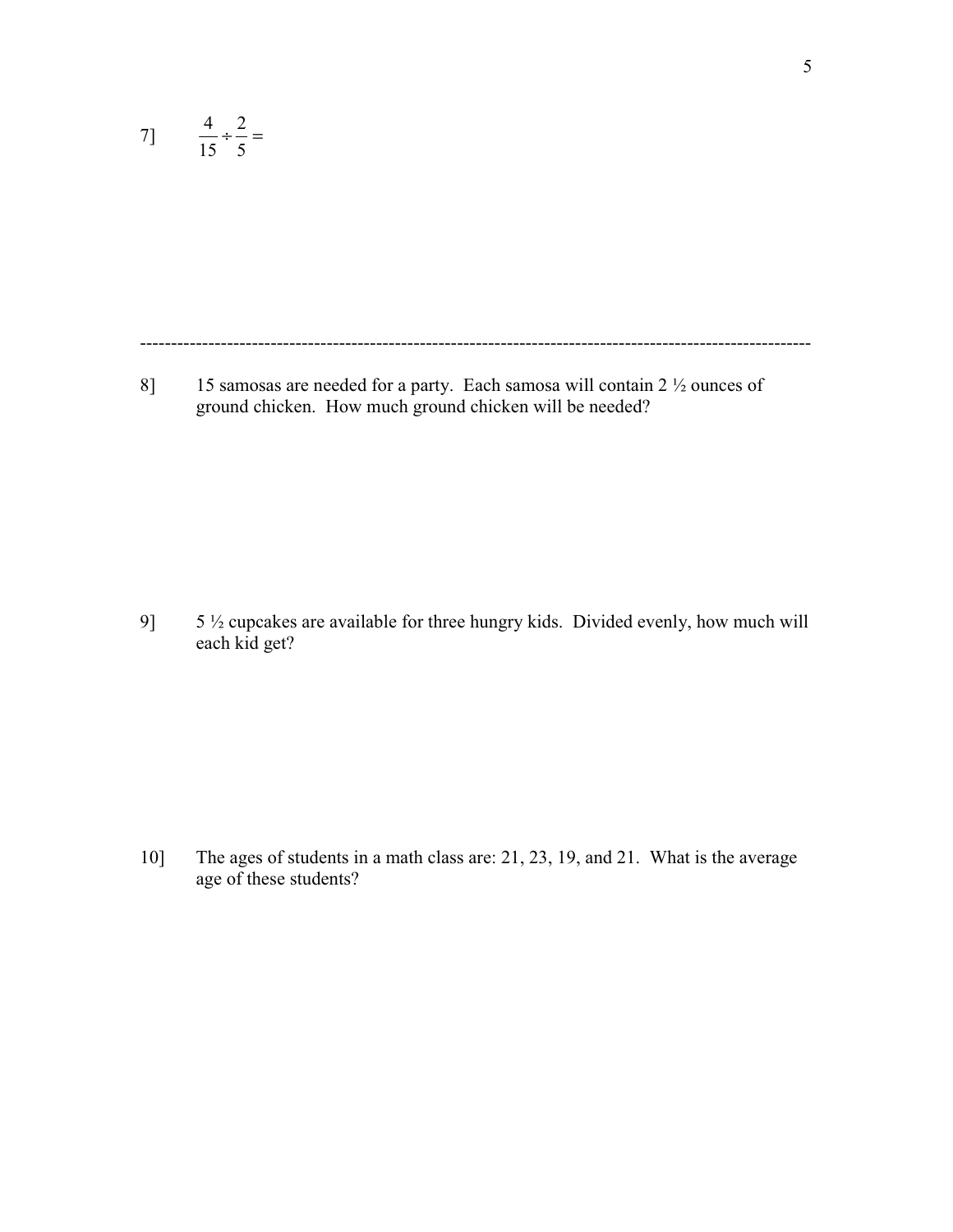## **Section C – Decimal Fractions**

$$
1] \qquad 20.6 + 3.04 + 2.1 + 0.9 =
$$

$$
2 \quad 3.8 - 1 \frac{2}{5} =
$$

------------------------------------------------------------------------------------------------------------

3]  $34.6 \times 100 =$ 

4] 24.2 x  $3.03 =$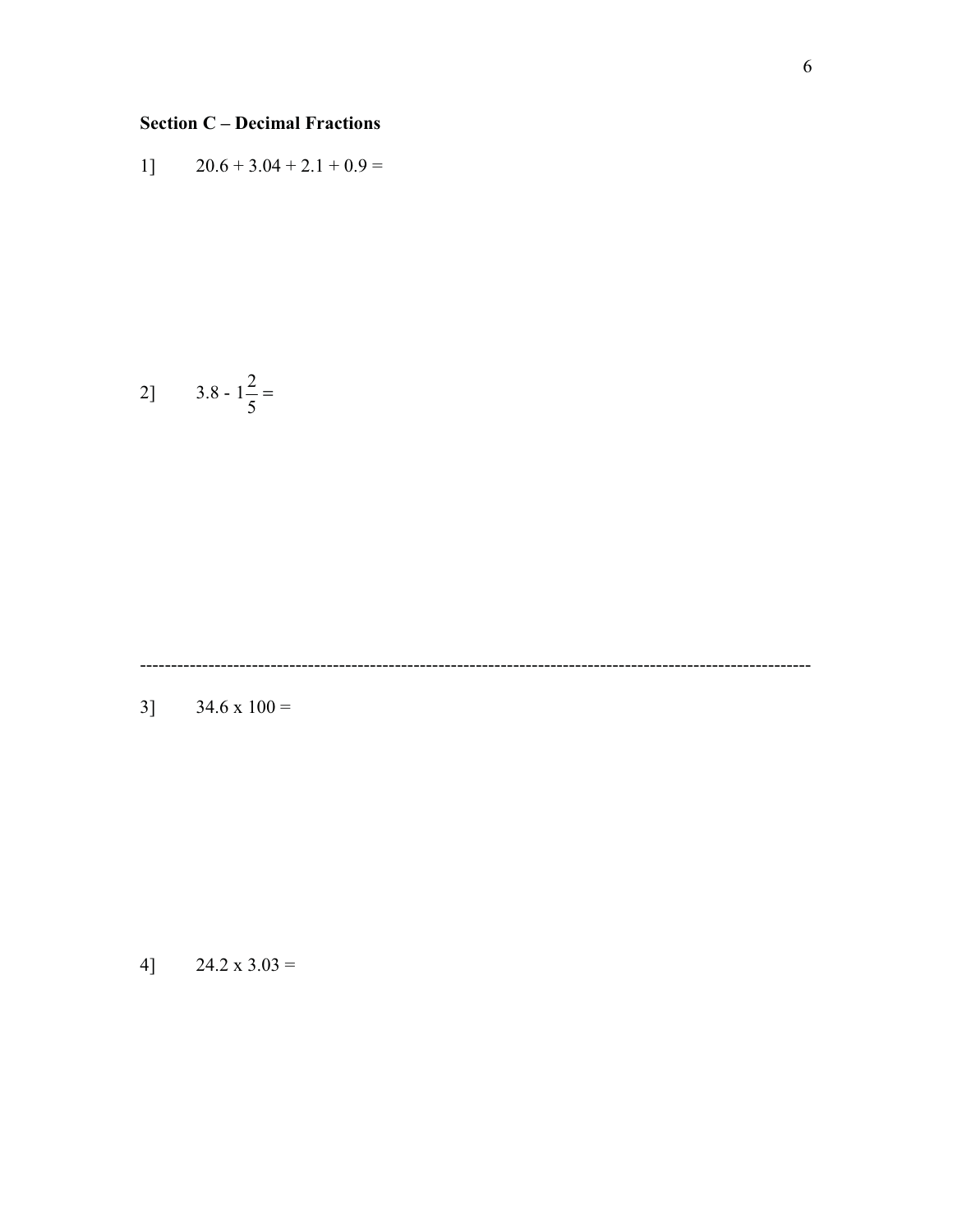5]  $3 \div 8 =$ 

# 6]  $.23\overline{)4669}$

------------------------------------------------------------------------------------------------------------ 7] A designer needs to edge 4 garments with gold trim. The 4 items of clothing will need 0.4 metres, 2.3 metres, 1.25 metres and 0.09 metres of this gold trim. How many metres of trim are needed altogether?

8] The manager of the track team wants to average the team's running times in the 100 metre event. The times are: 12.024 sec., 11.976 sec., 11.8 sec., and 12.128. What is the average time to the nearest hundredth?

**Revised 7th May, 2003**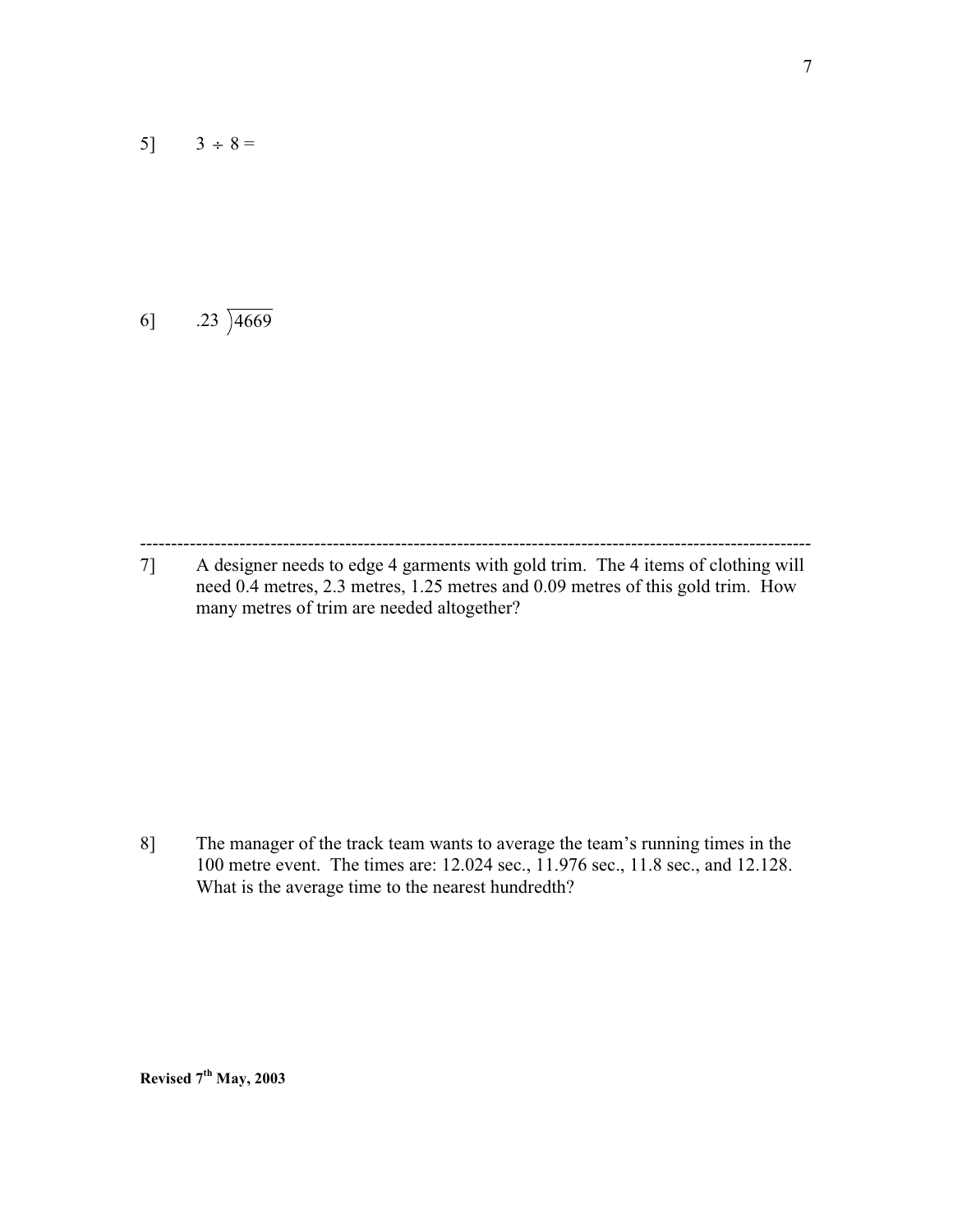### **ANSWER KEY**

| Section A<br><b>Whole Numbers</b> |             | <b>Section B</b><br><b>Common Fractions</b> |                                                                     | Section C<br><b>Decimal Fractions</b> |                  |
|-----------------------------------|-------------|---------------------------------------------|---------------------------------------------------------------------|---------------------------------------|------------------|
| 1.                                | 15          |                                             | 1. $\frac{4}{8} = \frac{1}{2}$                                      |                                       | 1. 26.64         |
| 2.                                | 1703        |                                             | 2. $2\frac{8}{6} \rightarrow 3\frac{2}{6} \rightarrow 3\frac{1}{3}$ |                                       | 2. 2.4           |
| 3.                                | 2384        |                                             | 3. $\frac{15}{28}$<br>the common<br>denominator is 28               |                                       | 3. 3460.0        |
| 4.                                | 13          |                                             | 4. $2\frac{1}{8}$                                                   |                                       | 4. 73.326        |
| 5.                                | 3809        |                                             | 5. $\frac{1}{9}$                                                    |                                       | 5. 0.375         |
| 6.                                | 1968        |                                             | 6. $\frac{41}{48}$<br>the common<br>denominator is 48               |                                       | 6. 20300         |
| 7.                                | 54          |                                             | 7. $\frac{2}{3}$                                                    |                                       | 7. 4.04 metres   |
| 8.                                | 93782       |                                             | 8. $37\frac{1}{2}$ ounces                                           |                                       | 8. 11.98 seconds |
| 9.                                | 7956        |                                             | 9. $1\frac{5}{6}$ cupcakes                                          |                                       |                  |
| 10.                               | 1 r2        |                                             | 10.21                                                               |                                       |                  |
| 11.                               | 7r4         |                                             |                                                                     |                                       |                  |
| 12.                               | 153         |                                             |                                                                     |                                       |                  |
| 13.                               | 154 cm long |                                             |                                                                     |                                       |                  |
| 14.                               | 143.74      |                                             |                                                                     |                                       |                  |
| 15.                               | 9 months    |                                             |                                                                     |                                       |                  |
| 16.                               | 36 boxes    |                                             |                                                                     |                                       |                  |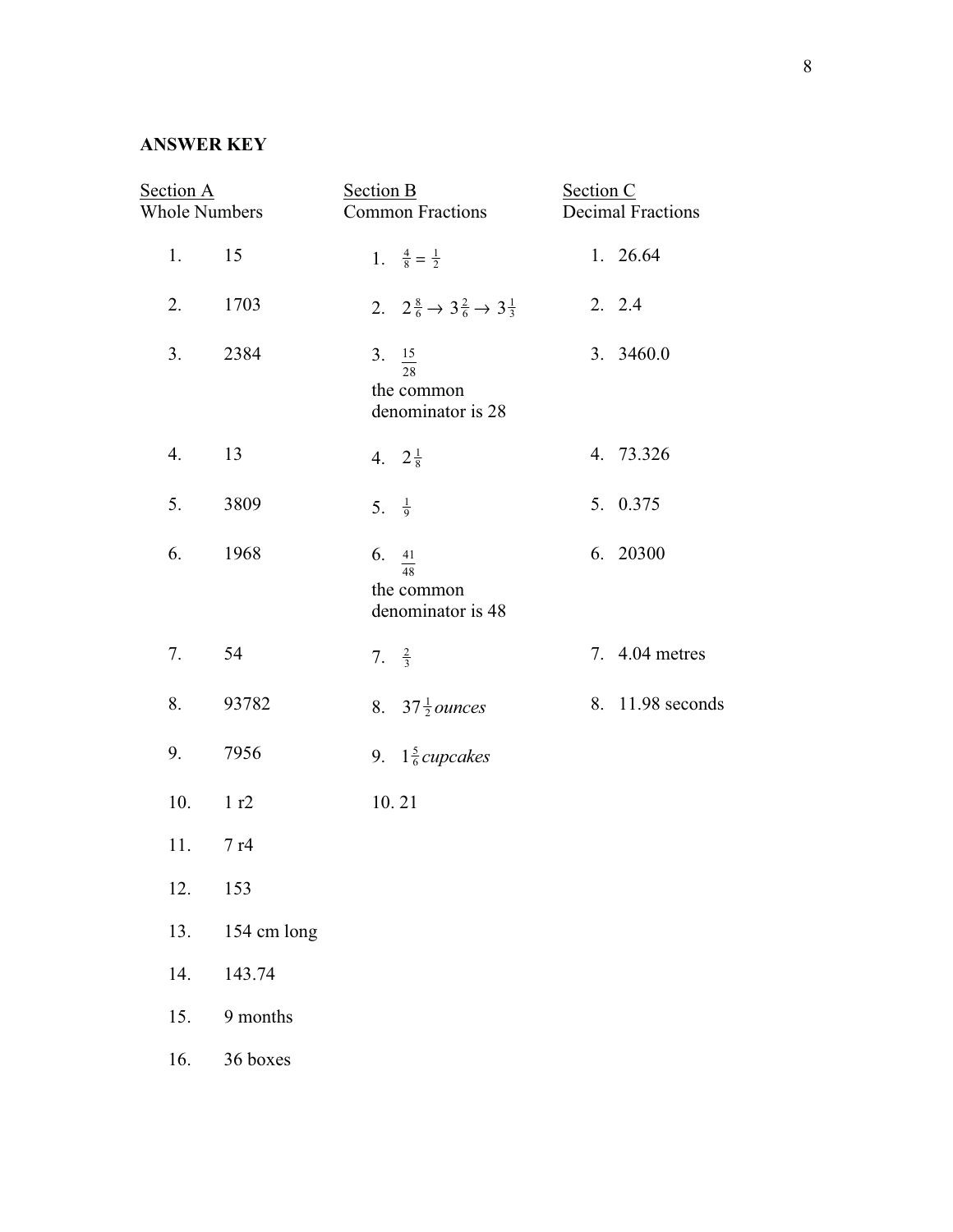

# **Practice Assessment MATU Arithmetic Placement**

**The following problems are similar to those on the MATU Arithmetic Assessment. You can use these problems and solutions to practice and prepare for this.**

### **Section A - Whole Numbers**

Adding, you may need to carry the 'ten' over to the next place value and add it into the next column if the numbers add up to more than 9.

Subtracting, you may need to borrow from the column to the left to make a number large enough to subtract.

| 1] | $rac{8}{1}$       | $8 + 7$<br>$\overline{15}$ | 2] | 1637<br>$+ 66$ | 1637<br>C G<br>$+$<br>1703                     |
|----|-------------------|----------------------------|----|----------------|------------------------------------------------|
| 3] | $3047 - 663$      | $3047$<br>- 663<br>2384    | 4] | $\frac{16}{3}$ | $\frac{16}{-3}$<br>$\frac{1}{13}$              |
| 5] | 3867<br>$-58$     | $\frac{3827}{3809}$        | 6] | 2004<br>$-36$  | 2004<br>36<br>1968                             |
| 7] | $x = \frac{9}{6}$ | $rac{9}{54}$               | 8] | 3607<br>$x$ 26 | 3607<br>$x \quad 26$<br>21642<br>7214<br>92782 |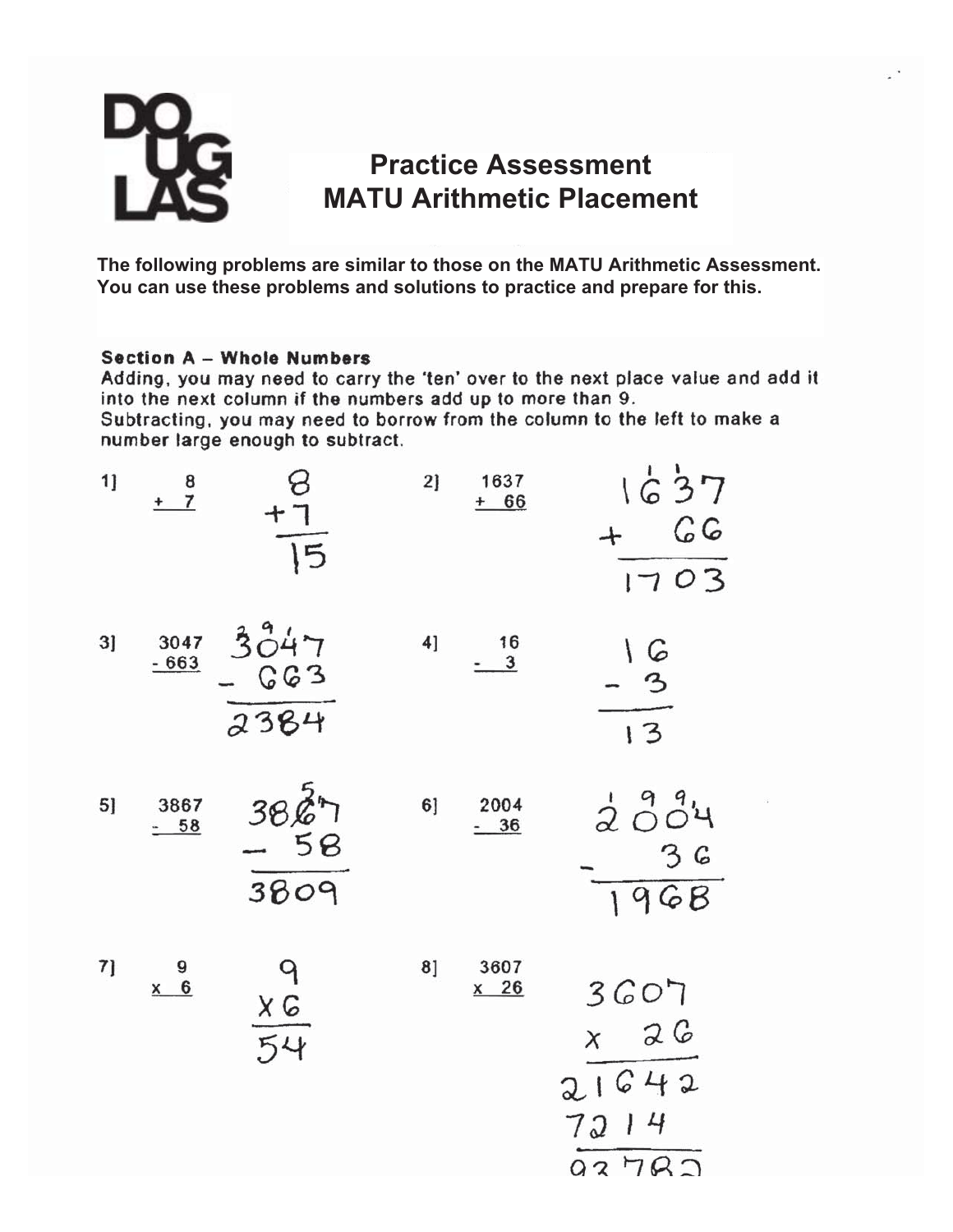

$$
\frac{11}{\sqrt[7]{53}}\n \frac{7}{\sqrt[7]{53}}\n \frac{7}{49}
$$

 $7 - 4$ 



To cut one shelf 24 centimetres long and two shelves 65 centimetres  $13]$ long from a single board, how long must the board be?

 $12]$ 

$$
65 cm\n65 cm\n+24 cm\n154 cm long
$$

 $14]$ A couch costs \$927. \$783.26 has been saved so far. How much more is needed?  $\sim$   $\sim$ 

$$
\frac{\frac{3}{2}999900}{183.26}
$$
\n
$$
\frac{-783.26}{143.74}
$$

 $15$ ] A family can save \$75 each month to buy a new TV which costs \$675. How many months will it take before they can buy the TV?

$$
\frac{9}{25}
$$
675 months  
675  
675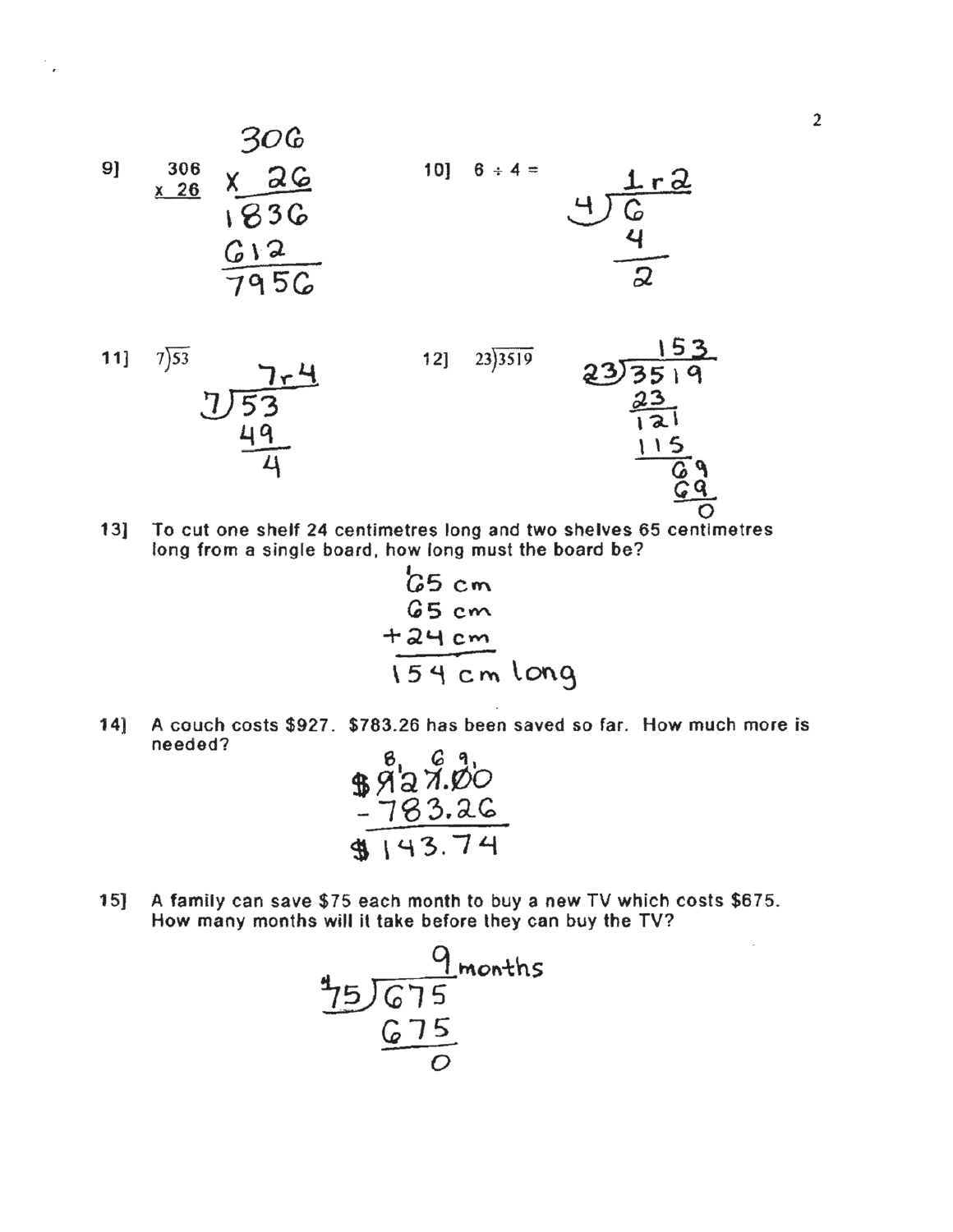In the warehouse, 432 containers of yogurt have been delivered. 12<br>containers can go in each box. How many boxes are needed for today's  $16]$  $36$  boxes order?  $12/432$ 

|                                                                                                                      | $\frac{12}{12}$                                                                                                                                                |  |  |  |
|----------------------------------------------------------------------------------------------------------------------|----------------------------------------------------------------------------------------------------------------------------------------------------------------|--|--|--|
| <b>Section B - Common Fractions</b><br>To add or subtract fractions, you must convert all the fractions so that they |                                                                                                                                                                |  |  |  |
|                                                                                                                      | have a common denominator. In the fraction $\frac{3}{4}$ , three is the numerator and                                                                          |  |  |  |
| four is the denominator.<br>1] $\frac{1}{8} + \frac{3}{8} =$                                                         | Add the tops (numerators),<br>$rac{1}{8}$<br>then reduce to<br>$+\frac{3}{8}$<br>lowest terms.<br>$\frac{4}{6} = \frac{1}{2}$                                  |  |  |  |
| 2] $\frac{5}{6} + 2\frac{1}{2} =$                                                                                    | $\frac{5}{6}$ $\Rightarrow$ $\frac{5}{6}$ You need to get a<br>$+2\frac{1}{2}$ $+2\frac{3}{6}$ $+2\frac{3}{6}$ $+3\frac{2}{6}$ $+3\frac{3}{6}$ $+3\frac{1}{3}$ |  |  |  |
| 3] $3\frac{1}{4}-2\frac{5}{7}=$                                                                                      |                                                                                                                                                                |  |  |  |
|                                                                                                                      |                                                                                                                                                                |  |  |  |
| $3\frac{1}{4}$<br>$2\frac{5}{7}$                                                                                     | $\Rightarrow 2\frac{35}{28}$<br>-2 $\frac{2}{36}$<br>$3\frac{3}{28}$<br>$-2\frac{2}{28}$<br>$rac{15}{28}$                                                      |  |  |  |
|                                                                                                                      |                                                                                                                                                                |  |  |  |

Here the Common denominator is 28.

 $\overline{3}$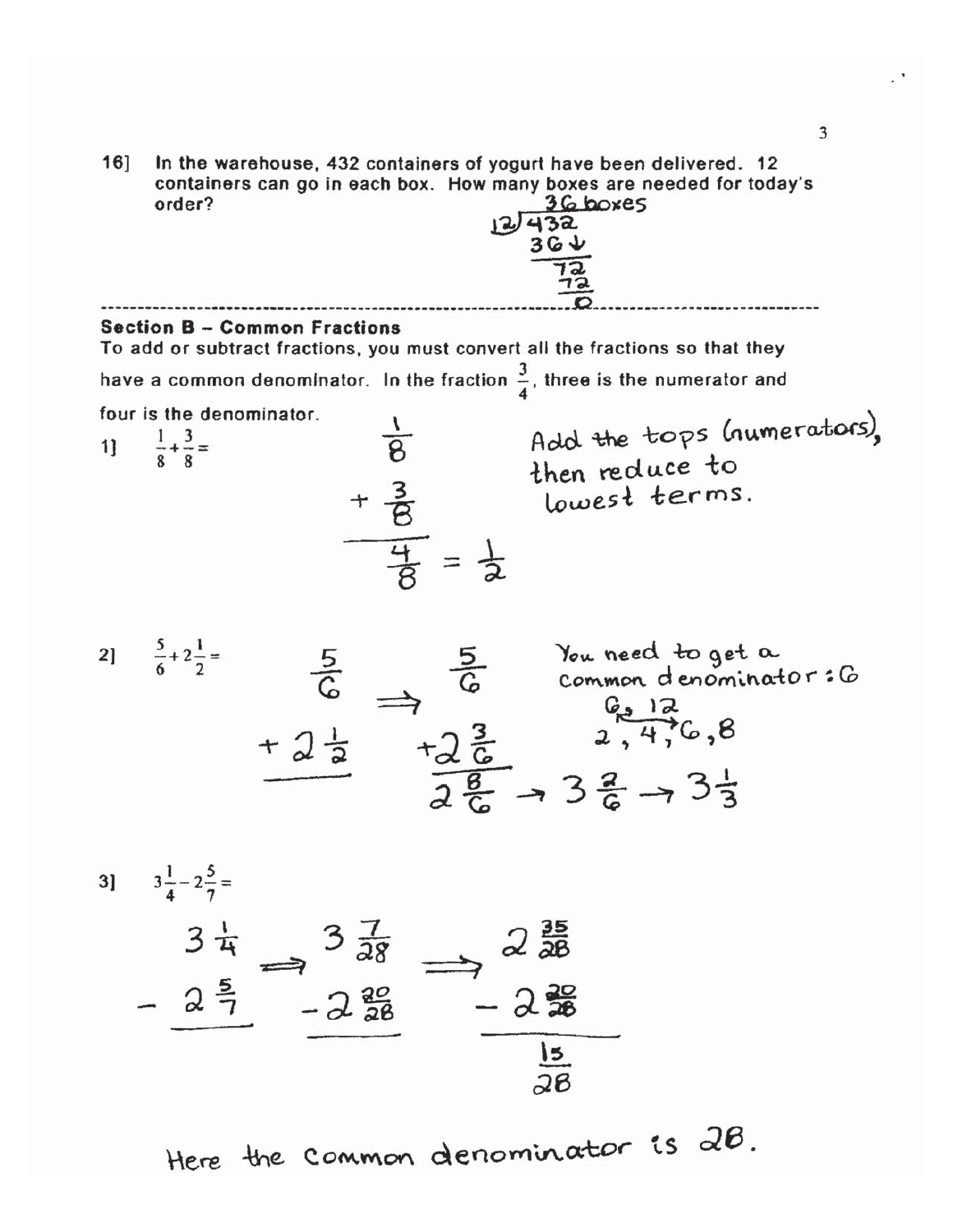

To convert these fractions into ones with the same denominator (bottom), you must find a new common denominator which all the denominators will divide equally into.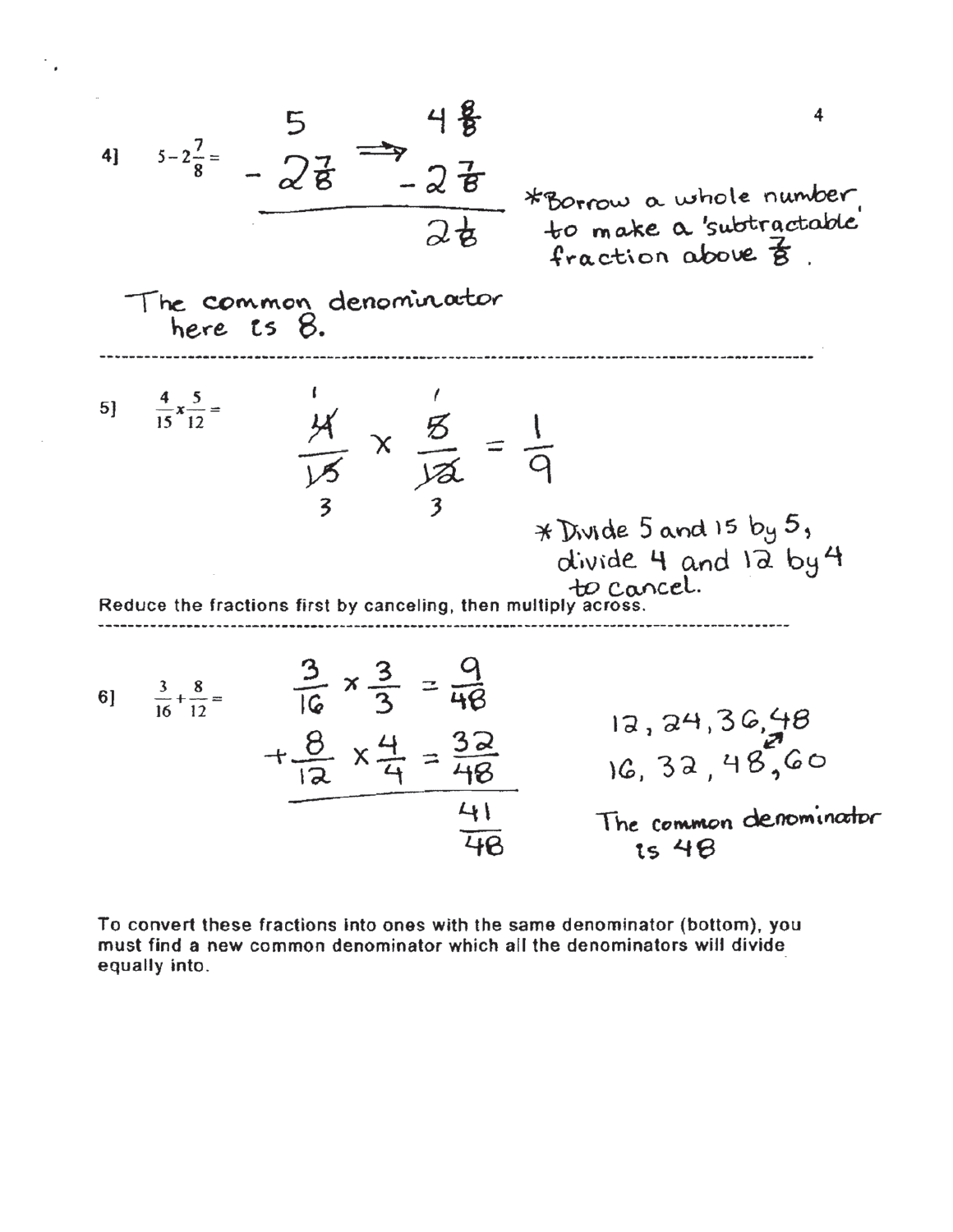$$
\frac{4}{15} + \frac{2}{5} = \frac{11}{15} \div \frac{2}{5} \implies \frac{11}{15} \times \frac{5}{7} = \frac{2}{3}
$$

You can't divide by a fraction, so instead you must multiply by the reciprocal.  $\frac{2}{5}$  becomes  $\frac{5}{2}$ . Then multiply after canceling.

8] 15 samosas are needed for a party. Each samosa will contain 2 1/2 ounces of ground chicken. How much ground chicken will be needed?

$$
15 \times 2^{\frac{1}{2}} \rightarrow \frac{15}{1} \times \frac{5}{2} = \frac{75}{2} = 37^{\frac{1}{2}}
$$
 ounces

9] 5 1/2 cupcakes are available for three hungry kids. Divided evenly, how much will each kid get?

$$
5\frac{1}{2} \div 3 \rightarrow \frac{11}{2} \div \frac{3}{1} \rightarrow \frac{11}{2} \times \frac{1}{3} \rightarrow \frac{11}{6} \rightarrow 1\frac{5}{6}
$$

Each kid will get  $1\frac{5}{6}$  cupcakes.

 $10$ The ages of students in a math class are: 21, 23, 19, and 21. What is the average age of these students?



To average, add up the items and divide the total by the number of items.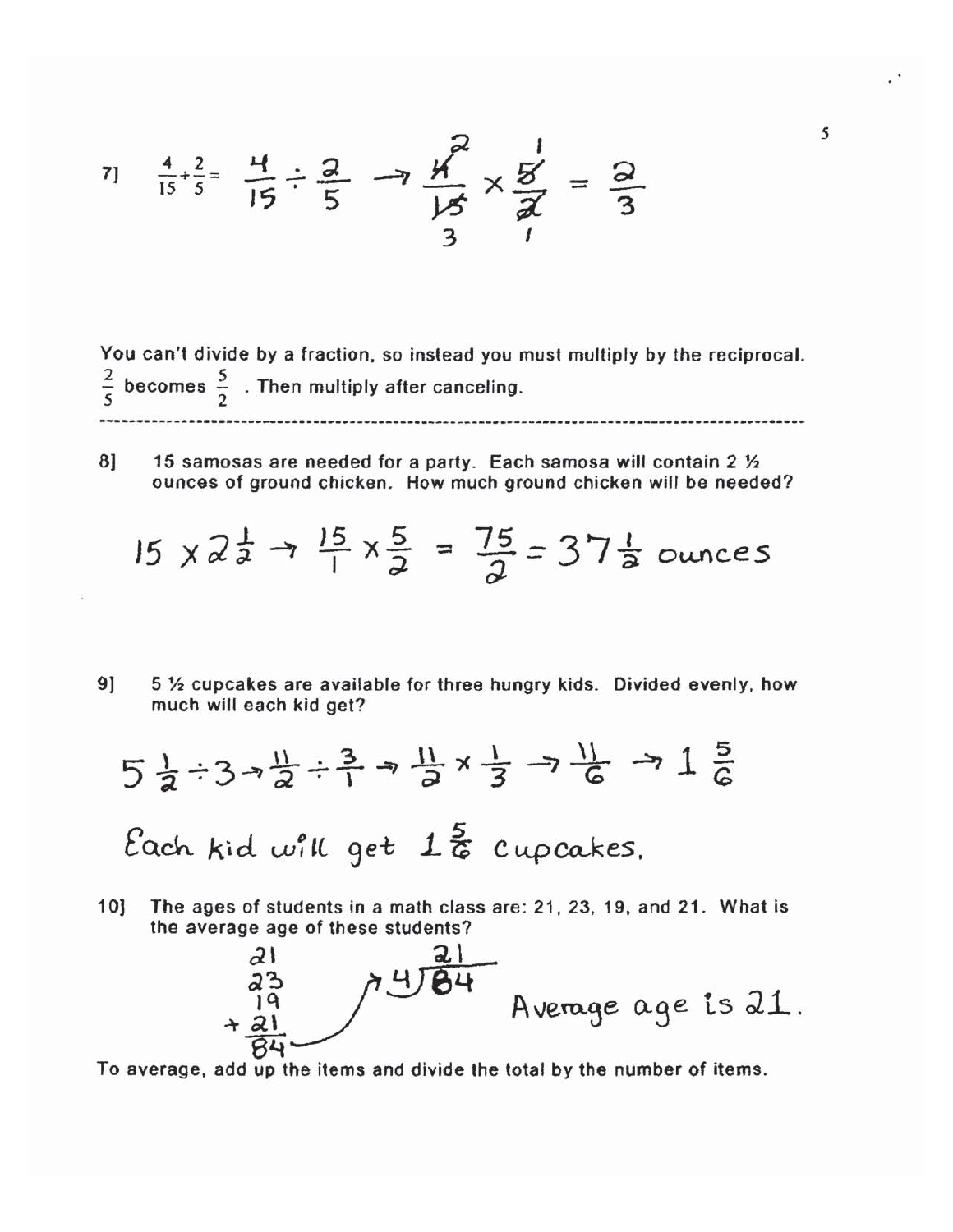#### **Section C - Decimal Fractions**

 $\overline{a}$ 

To add or subtract decimal numbers, always line up the decimal numbers so that the decimal points are in a vertical line. You can fill in zeros for open spaces.

 $20.6 + 3.04 + 2.1 + 0.9 =$ 11  $20.6$  $20.6$  $3.04$  $3.04$  $2.1$  $\Rightarrow$  2.10<br>+ 0.90<br>26.64  $+0.9$ 

$$
2! \quad 3.8 - 1\frac{2}{5} = 5 \overline{\smash)2.0} \qquad 3.8 - 1.4 = 5 \overline{\smash)2.4}
$$

To convert a fraction to a decimal number, divide the numerator (top) by the denominator (bottom). Ex.:  $\frac{2}{5}$  can always mean 2 divided by 5.

31  $34.6 \times 100 =$ 

34.6x100 moves the decimal point two<br>places to the right

 $24.2$ 

$$
34.60 = 3460.0
$$

4]  $24.2 \times 3.03 =$  $x3.03$ <br>  $726$ <br>  $726$ <br>  $73.326$ 

To multiply decimal numbers, just multiply the ordinary way. Count the number of decimal places in both multiplied numbers. Ex.: Question 4 has three decimal places, one in the first number and two in the second so the answer has to have three decimal places behind the decimal point.